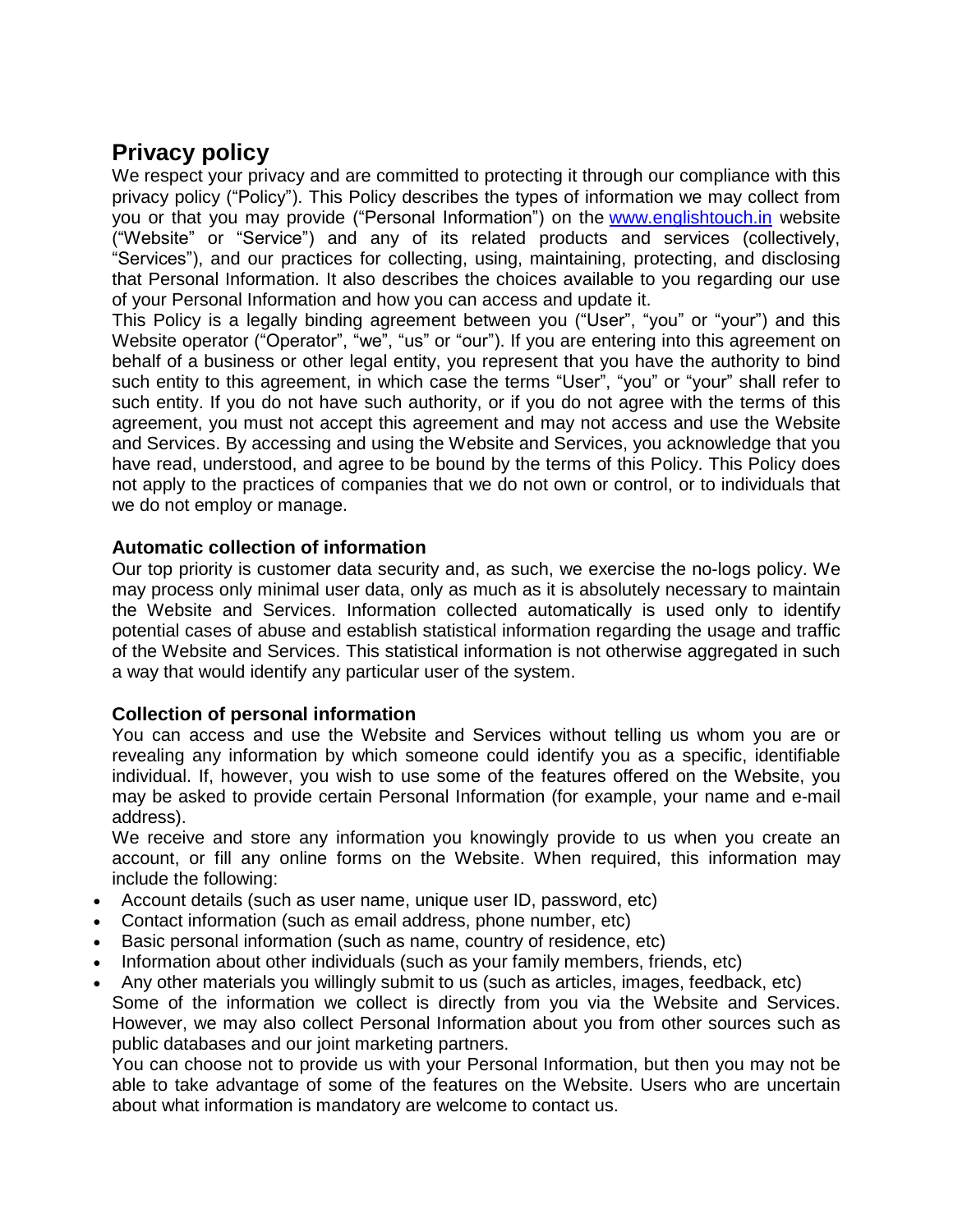# **Privacy of children**

We do not knowingly collect any Personal Information from children under the age of 18. If you are under the age of 18, please do not submit any Personal Information through the Website and Services. If you have reason to believe that a child under the age of 18 has provided Personal Information to us through the Website and Services, please contact us to request that we delete that child's Personal Information from our Services.

We encourage parents and legal guardians to monitor their children's Internet usage and to help enforce this Policy by instructing their children never to provide Personal Information through the Website and Services without their permission. We also ask that all parents and legal guardians overseeing the care of children take the necessary precautions to ensure that their children are instructed to never give out Personal Information when online without their permission.

# **Use and processing of collected information**

We act as a data controller and a data processor when handling Personal Information unless we have entered into a data processing agreement with you in which case you would be the data controller and we would be the data processor.

Our role may also differ depending on the specific situation involving Personal Information. We act in the capacity of a data controller when we ask you to submit your Personal Information that is necessary to ensure your access and use of the Website and Services. In such instances, we are a data controllers because we determine the purposes and means of the processing of Personal Information.

We act in the capacity of a data processor in situations when you submit Personal Information through the Website and Services. We do not own, control, or make decisions about the submitted Personal Information, and such Personal Information is processed only in accordance with your instructions. In such instances, the User providing Personal Information acts as a data controller.

In order to make the Website and Services available to you, or to meet a legal obligation, we may need to collect and use certain Personal Information. If you do not provide the information that we request, we may not be able to provide you with the requested products or services. Any of the information we collect from you may be used for the following purposes:

- Create and manage user accounts
- Send administrative information
- Send product and service updates
- Respond to inquiries and offer support
- Request user feedback
- Enforce terms and conditions and policies
- Protect from abuse and malicious users
- Respond to legal requests and prevent harm
- Run and operate the Website and Services

Processing your Personal Information depends on how you interact with the Website and Services, where you are located in the world and if one of the following applies: (i) you have given your consent for one or more specific purposes; (ii) provision of information is necessary for the performance of an agreement with you and/or for any pre-contractual obligations thereof; (iii) processing is necessary for compliance with a legal obligation to which you are subject; (iv) processing is related to a task that is carried out in the public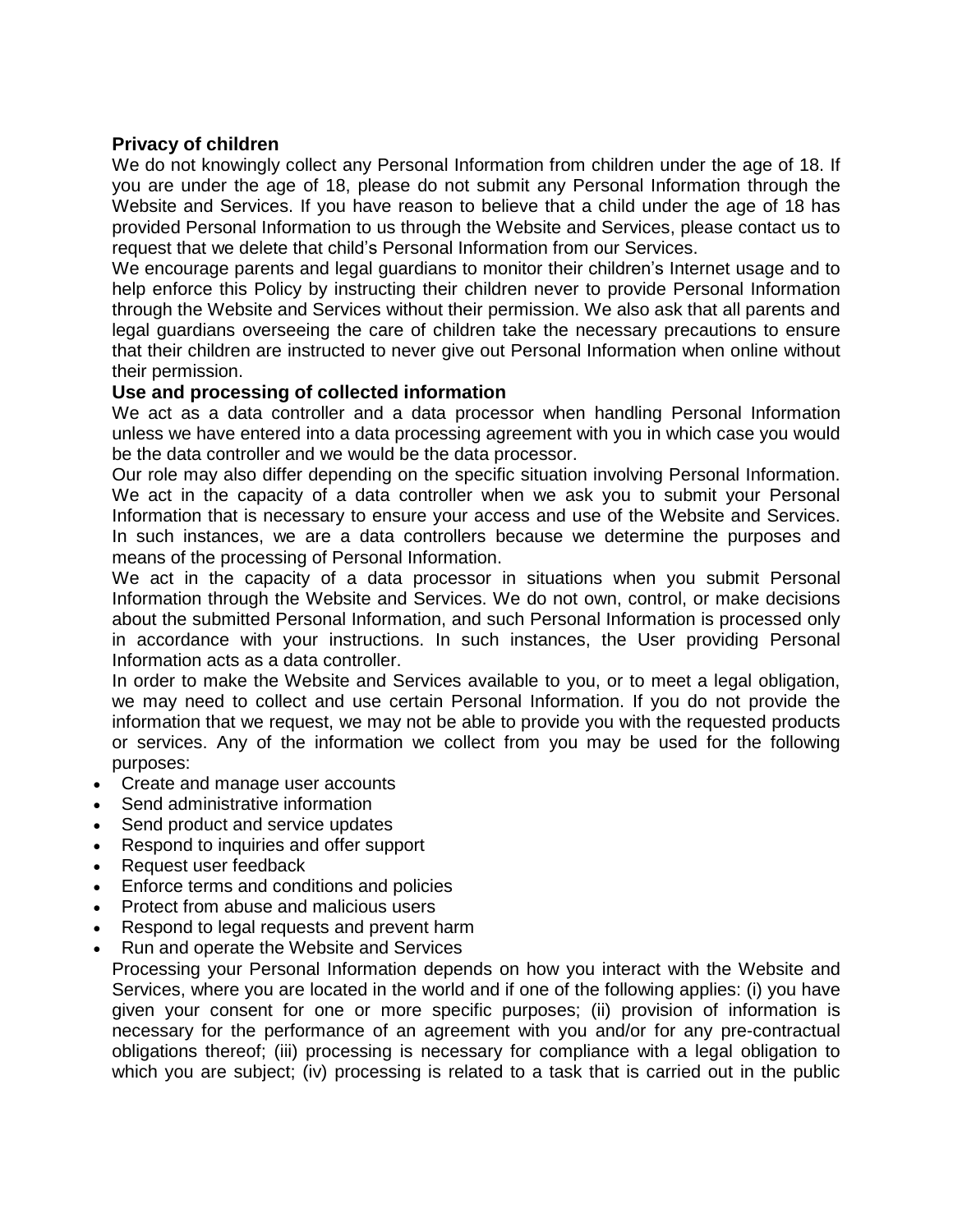interest or in the exercise of official authority vested in us; (v) processing is necessary for the purposes of the legitimate interests pursued by us or by a third party.

Note that under some legislation we may be allowed to process information until you object to such processing by opting out, without having to rely on consent or any other of the legal bases. In any case, we will be happy to clarify the specific legal basis that applies to the processing, and in particular whether the provision of Personal Information is a statutory or contractual requirement, or a requirement necessary to enter into a contract.

#### **Managing information**

You are able to delete certain Personal Information we have about you. The Personal Information you can delete may change as the Website and Services change. When you delete Personal Information, however, we may maintain a copy of the unrevised Personal Information in our records for the duration necessary to comply with our obligations to our affiliates and partners, and for the purposes described below.

#### **Disclosure of information**

Depending on the requested Services or as necessary to complete any transaction or provide any Service you have requested, we may share your information with our affiliates, contracted companies, and service providers (collectively, "Service Providers") we rely upon to assist in the operation of the Website and Services available to you and whose privacy policies are consistent with ours or who agree to abide by our policies with respect to Personal Information. We will not share any personally identifiable information with third parties and will not share any information with unaffiliated third parties.

Service Providers are not authorized to use or disclose your information except as necessary to perform services on our behalf or comply with legal requirements. Service Providers are given the information they need only in order to perform their designated functions, and we do not authorize them to use or disclose any of the provided information for their own marketing or other purposes.

#### **Retention of information**

We will retain and use your Personal Information for the period necessary to comply with our legal obligations, as long as your user account remains active, to enforce our agreements, resolve disputes, and unless a longer retention period is required or permitted by law up to a maximum of 36 months.

We may use any aggregated data derived from or incorporating your Personal Information after you update or delete it, but not in a manner that would identify you personally. Once the retention period expires, Personal Information shall be deleted. Therefore, the right to access, the right to erasure, the right to rectification, and the right to data portability cannot be enforced after the expiration of the retention period.

#### **Data analytics**

Our Website and Services may use third-party analytics tools that use cookies, web beacons, or other similar information-gathering technologies to collect standard internet activity and usage information. The information gathered is used to compile statistical reports on User activity such as how often users visit our Website and Services, what pages they visit and for how long, etc. We use the information obtained from these analytics tools to monitor the performance and improve our Website and Services.

#### **Do Not Track signals**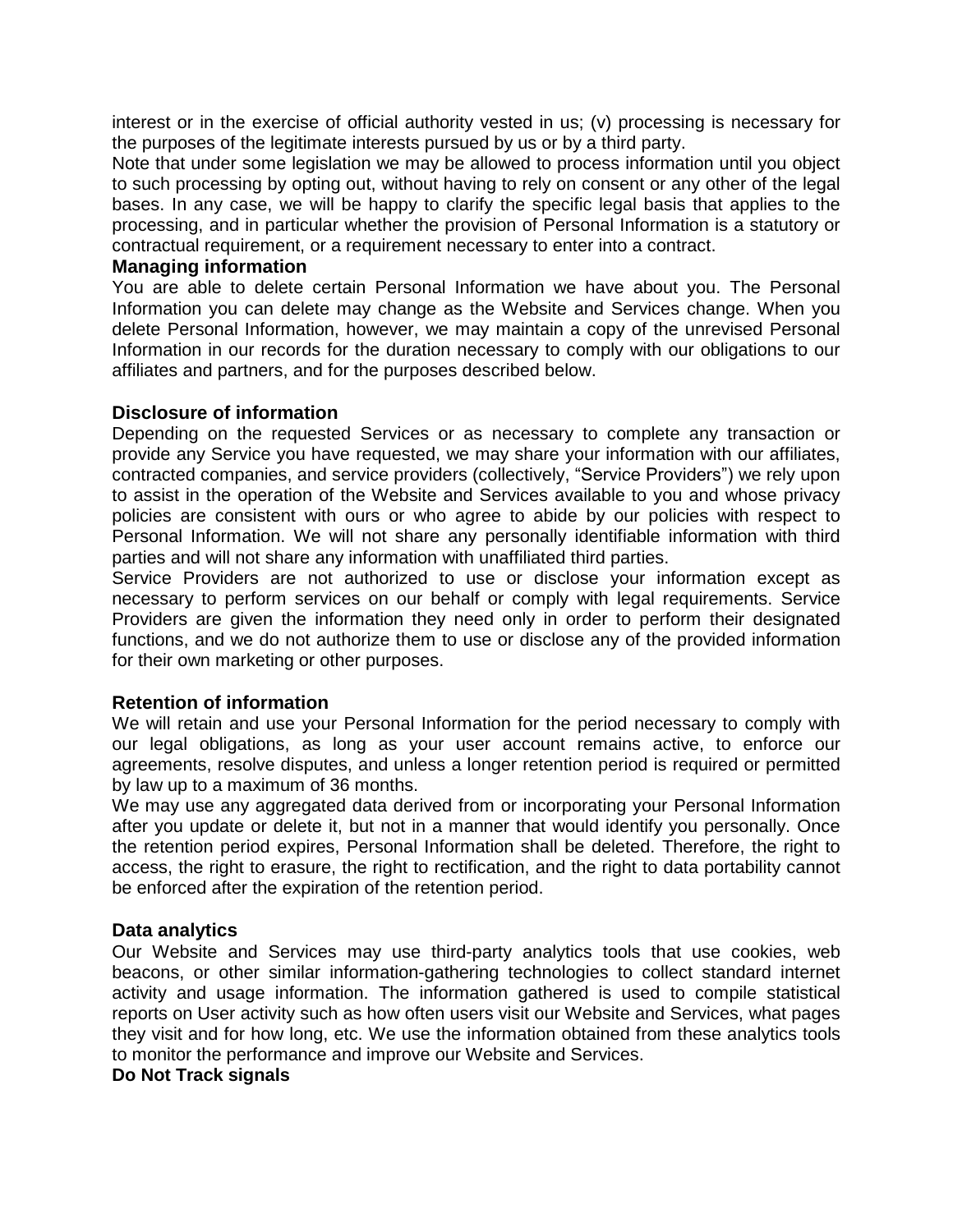Some browsers incorporate a Do Not Track feature that signals to websites you visit that you do not want to have your online activity tracked. Tracking is not the same as using or collecting information in connection with a website. For these purposes, tracking refers to collecting personally identifiable information from consumers who use or visit a website or online service as they move across different websites over time. How browsers communicate the Do Not Track signal is not yet uniform. As a result, the Website and Services are not yet set up to interpret or respond to Do Not Track signals communicated by your browser. Even so, as described in more detail throughout this Policy, we limit our use and collection of your Personal Information.

# **Email marketing**

We offer electronic newsletters to which you may voluntarily subscribe at any time. We are committed to keeping your e-mail address confidential and will not disclose your email address to any third parties except as allowed in the information use and processing section or for the purposes of utilizing a third-party provider to send such emails. We will maintain the information sent via e-mail in accordance with applicable laws and regulations.

In compliance with the CAN-SPAM Act, all e-mails sent from us will clearly state who the email is from and provide clear information on how to contact the sender. You may choose to stop receiving our newsletter or marketing emails by following the unsubscribe instructions included in these emails or by contacting us. However, you will continue to receive essential transactional emails.

#### **Links to other resources**

The Website and Services contain links to other resources that are not owned or controlled by us. Please be aware that we are not responsible for the privacy practices of such other resources or third parties. We encourage you to be aware when you leave the Website and Services and to read the privacy statements of each and every resource that may collect Personal Information.

#### **Information security**

No data transmission over the Internet or wireless network can be guaranteed. Therefore, while we strive to protect your Personal Information, you acknowledge that (i) there are security and privacy limitations of the Internet which are beyond our control; (ii) the security, integrity, and privacy of any and all information and data exchanged between you and the Website and Services cannot be guaranteed; and (iii) any such information and data may be viewed or tampered with in transit by a third party, despite best efforts.

As the security of Personal Information depends in part on the security of the device you use to communicate with us and the security you use to protect your credentials, please take appropriate measures to protect this information.

#### **Data breach**

In the event we become aware that the security of the Website and Services has been compromised or Users' Personal Information has been disclosed to unrelated third parties as a result of external activity, including, but not limited to, security attacks or fraud, we reserve the right to take reasonably appropriate measures, including, but not limited to, investigation and reporting, as well as notification to and cooperation with law enforcement authorities. In the event of a data breach, we will make reasonable efforts to notify affected individuals if we believe that there is a reasonable risk of harm to the User as a result of the